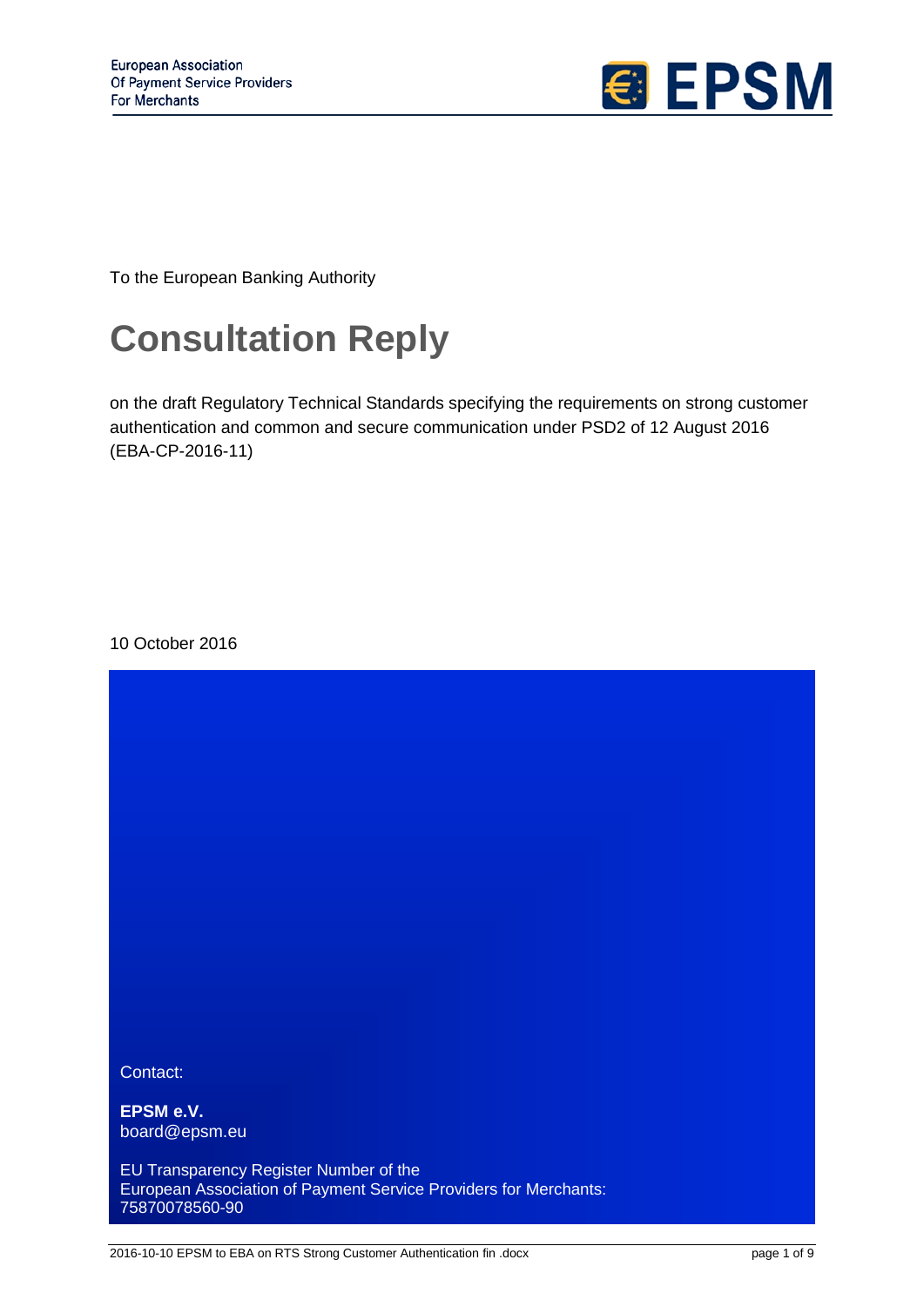

# **About the EPSM**

The "European Association of Payment Service Providers for Merchants (EPSM)" is an interest representation and information platform of European payment network operators, acquirers and other payment service providers for merchants. Among the non-voting members are terminal manufacturers, processing and acquiring providers as well as payment schemes. It is based in Munich, Germany.

The 67 [EPSM members](http://www.epsm.eu/epsm-members-list.cfm) have their headquarters in 15 European countries (AU, BE, CH, CZ, DE, DK, FR, GR, IR, LU, LV, NL, SE, SK, UK).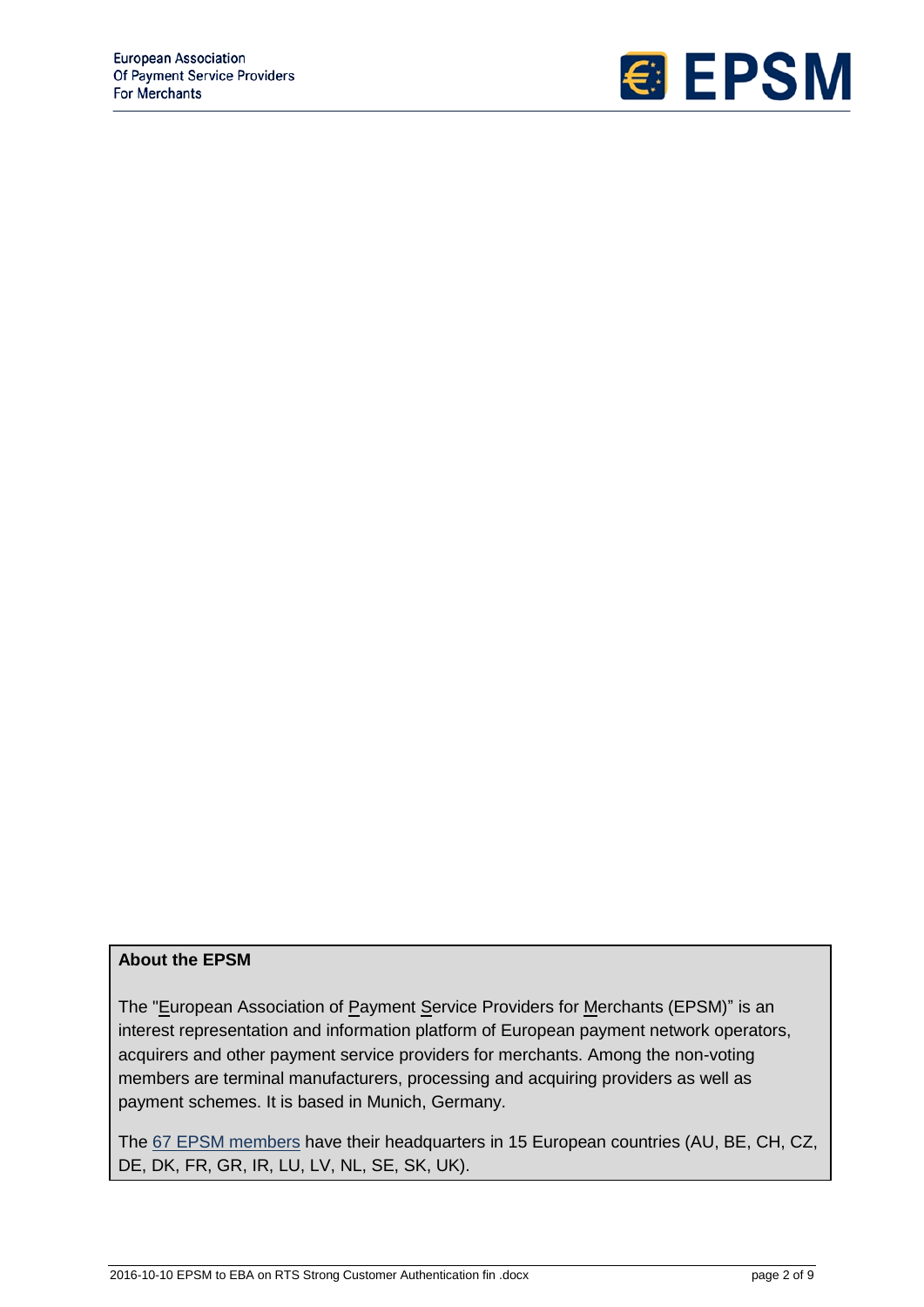

**Q1: Do you agree with the EBA's reasoning on the requirements of the strong customer authentication, and the resultant provisions proposed in Chapter 1 of the draft RTS?**

The scope of the Regulatory Technical Standards (RTS) is unclear to EPSM. In order to avoid different interpretations in the Member States, EBA should provide definitions and clarifications in the RTS. EPSM believes that a more thorough differentiation of the different payment types is strongly required in order to make this regulation a success.

# General:

The wording in Art. 1 RTS does not to fit to the present global EMV standard practice for POS-terminal transactions. The wording was formulated with 'online-banking credit transfers' in mind. The established and secure EMV standard that is applied for the vast majority of European card payment transactions would have to be changed. If EBA persists in the present draft wording and scope of the RTS, the creation and implementation for an extra EU EMV dialect would require a time period of 5 to 10 years (if the security relevant software of POS devices needs to be changed).

EBA should also consider that a layered security level is inherent to card payments. Merchants, acquirers and issuers each employ their own risk prevention systems and balance risk versus convenience. In contrast thereto, security of online banking payment methods mainly focus on the accurate authentication of the payer by the ASPSP, or PISP respectively. Therefore, we are concerned that due to the obligation to support SCA in every card transaction, the well established multi layer security of card payments will be replaced through SCA as sole risk prevention method.

# Authentication Code:

It is unclear what an 'authentication code' is and what qualifies for it. The wording 'authentication code' is used in a different context in PSD2 (Recital 96) and the accompanying FAQ document. It seems that the idea of an authentication code fits to online remote payments, but is not feasible for card payments at POS.

Technically speaking, it is indistinct if the EBA required 'authentication code' can be realised by any of the EMV standardised data like the Message Authentication Code (MAC) or the ARQC (Authorization Request Cryptogram).

Consequently, the RTS should stick to the wording of PSD2 and the requirement of an authentication code only being applicable for 'remote electronic payment transactions'. In case EBA maintains the requirement of authentication codes for all transaction types, EBA should at least consult with EMV technical specialists to evaluate the best, feasible, secure and efficient way forward – instead of a burdensome, lengthy, expensive and unnecessary process.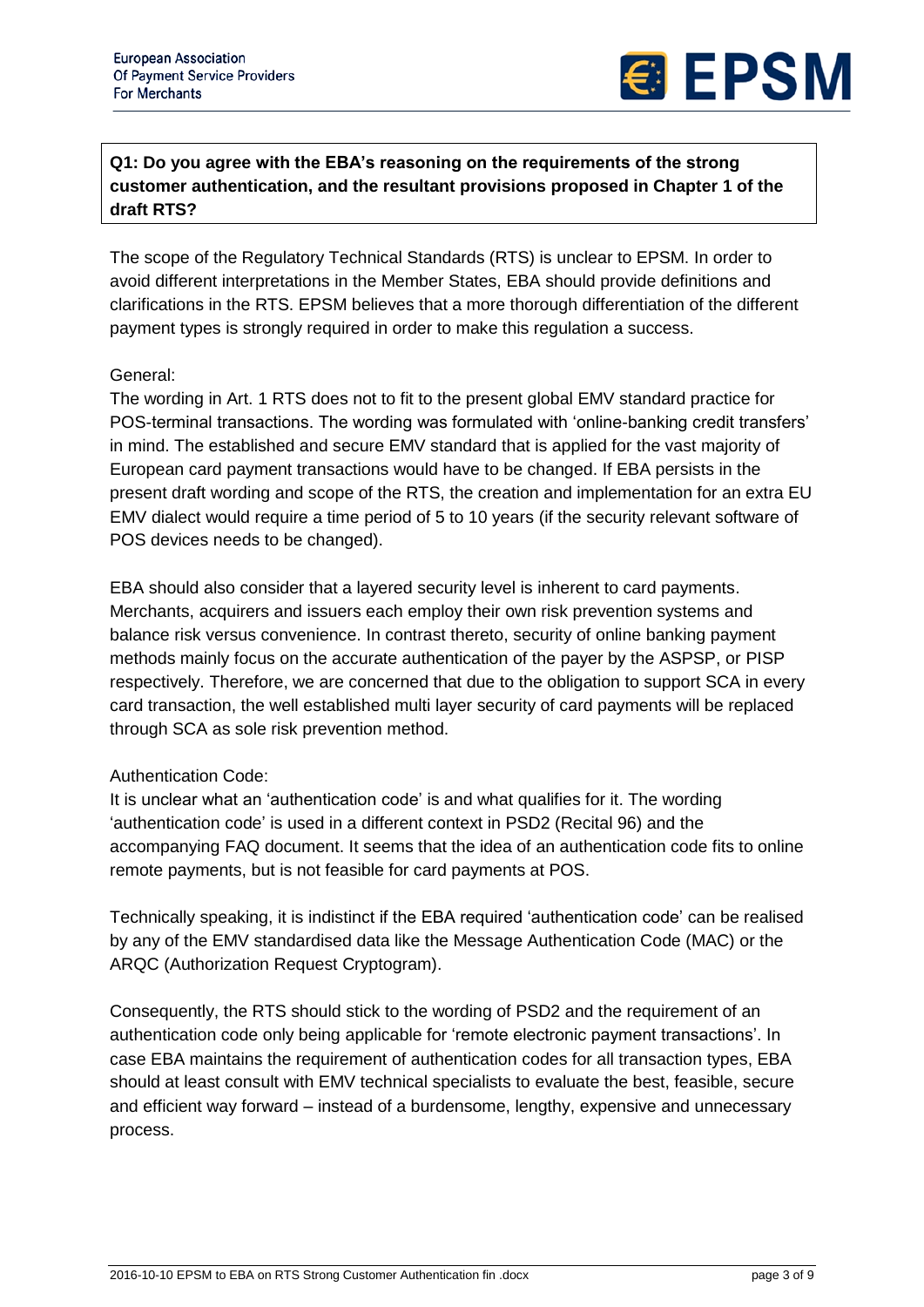

Clarification Requirements:

If EBA will stick to the current wording, the following questions should be clarified to avoid different interpretations in the EU member states.

- 1. Is an 'EMV Chip & Signature' transaction at a POS terminal considered to be a strong authentication?
	- a) in case the signature is provided on a paper slip
	- b) in case the signature is provided on a signature pad"?
- 2. Is an 'EMV based, offline authorized' transaction compliant with the EBA requirements?

EPSM believes offline authorised transactions should remain an option, especially as these transactions types are important for the handling of emergency transactions, when no connection between the POS terminal and a host is available.

3. Is an "EMV based, offline-PIN authenticated" transaction compliant with the EBA SCA requirements?

# Definitions:

It is unclear what qualifies as 'an electronic payment initiated by the payer' under PSD2 and the RTS. From the few definitions and recitals at hand it has to be considered that debit and credit card payment methods, no matter if swiped, waved, authorised offline, online, using PIN or signature on paper or sign-pads, are covered from the draft Regulatory Technical Standards (RTS), despite all the remote payments. Considering Recitals 95 and 96 of PSD2, stating that not the same level of protection is needed for all different types of transactions, EBA should clarify which transaction types do and which transaction types do not fall under the scope of Article 97 (1) PSD2.

In this respect, EBA should provide clear definitions that help to understand if the following ways to initiate a card payment transaction qualify for strong customer authentication:

- Handing over a payment card to the merchant?
- Inserting a card into a POS terminal by the card holder?
- Inserting a card into a POS terminal by the merchant?
- Signing a printed "card payment slip"?
- Entering a PIN at successfully at a POS terminal?
- Entering a PIN at non-successfully at a POS terminal?
- Sending successfully the daily "cutover" order from the POS terminal to the acquirer?

### Recurring Payments:

Recurring payment transactions should either be excluded from the scope or exempt from the applicability of strong customer authentication. The principle that is established for credit transfers (Art. 8 (2) (b) RTS) should also be available for other transaction types, e.g. recurring credit card transactions initiated by the payee.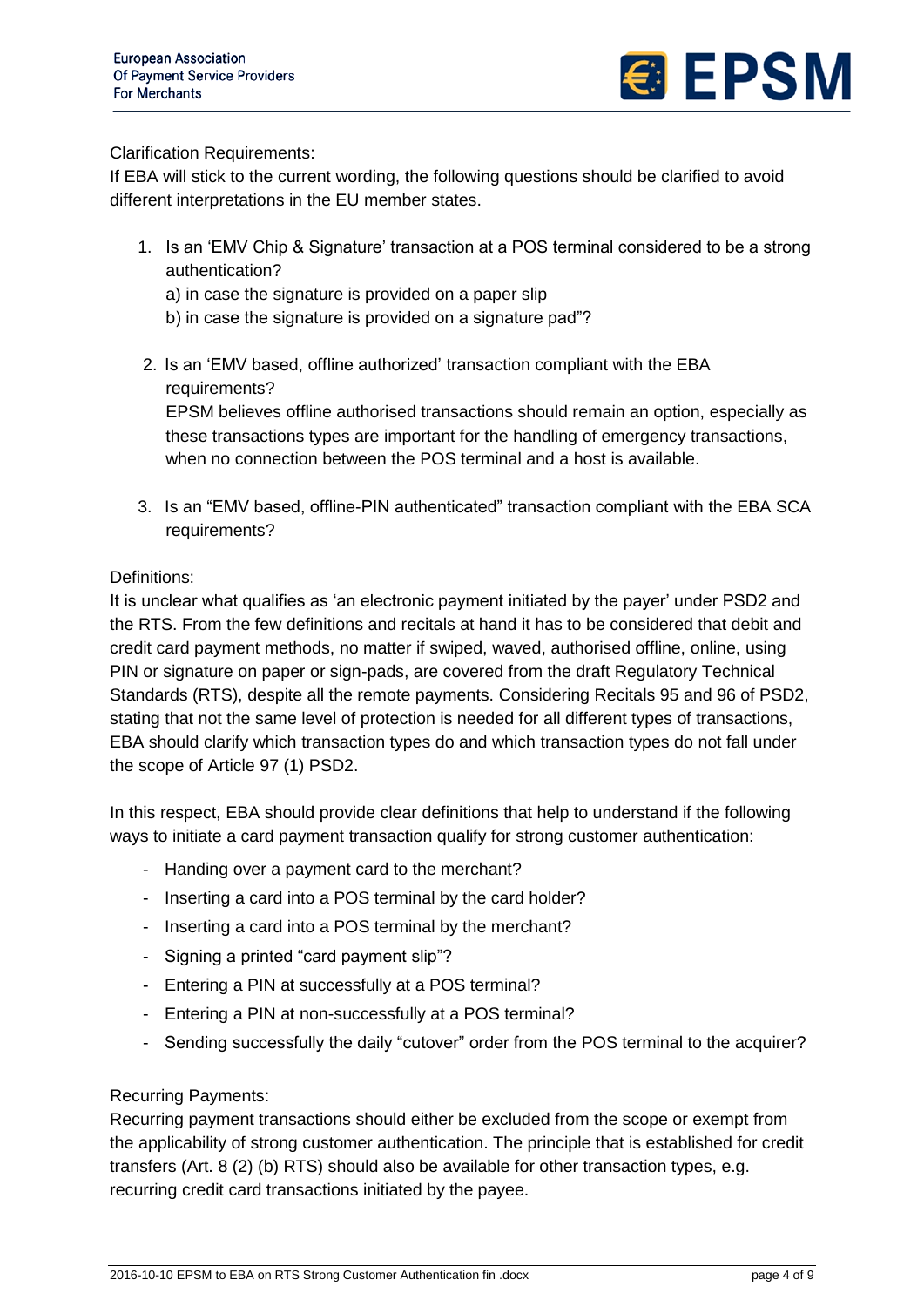

One-Leg-Transactions:

Last but not least, PSD2, Art. 97 covers 'one-leg transactions'. Up to now, not all markets outside the EEA support strong customer authentication. EPSM believes tourists visiting Europe should not be excluded from using their payment cards. Therefore, EBA should clarify that the scope of Art 97 (1) does not cover:

- International card payment transactions where the issuer residing outside the EEA does not support SCA,
- International card payment transactions where the acquirer residing outside the EEA does not support SCA.

**Q2: In particular, in relation to the "dynamic linking" procedure, do you agree with the EBA's reasoning that the requirements should remain neutral as to when the "dynamic linking" should take place, under the conditions that the channel, mobile application, or device where the information about the amount and the payee of the transaction is displayed is independent or segregated from the channel, mobile application or device used for initiating the payment, as foreseen in Article 2.2 of the draft RTS.**

EBA shall remain neutral on this question as to when the 'dynamic linking' should take place.

**Q3: In particular, in relation to the protection of authentication elements, are you aware of other threats than the ones identified in articles 3, 4 and 5 of the draft RTS against which authentication elements should be resistant?**

EPSM does not see other significant threats.

**Q4: Do you agree with the EBA's reasoning on the exemptions from the application of Article 97 on strong customer authentication and on security measures, and the resultant provisions proposed in Chapter 2 of the draft RTS?**

While in PSD2 the concept of risk considerations ('risk based approach') is recognized, the draft RTS list a limited number of scenarios when transactions are exempt from strong customer authentication. In this regard, EPSM does not agree with EBA. EPSM believes it should be to the discretion of the PSPs to decide which transactions qualify as low risk transactions.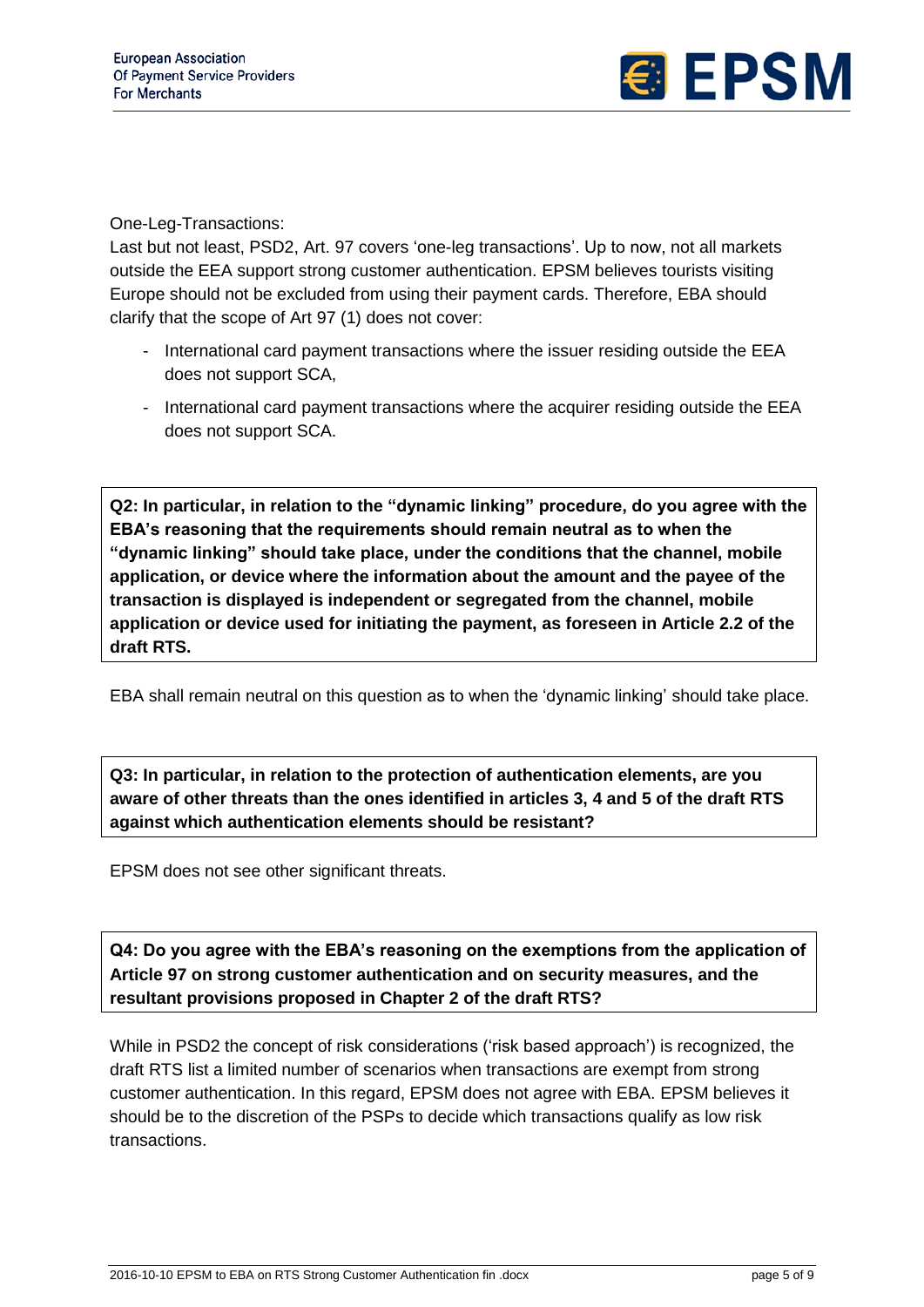

Payments market participants, including acquirers, issuers, merchants and many specialised service providers, have developed very specific risk based approaches considering a whole set of criteria to qualify the risk of a given transaction for years. By applying sophisticated techniques it has always been the highest principle to find the best balance between the security needs of all parties involved and the convenience for the user.

It is understandable that 'EBA was not able to identify which minimum set of information the RTS should require for such transaction risk analysis to ... allow a specific exemption from the application of SCA' (see No 54, page 16). This being said, EPSM strongly believes that it is the wrong way to exclude the option of risk evaluation for PSPs altogether.

EPSM considers the attempt of the regulator trying to override the efficient work of all the risk and fraud experts in a few articles inappropriate. In order to avoid significant changes in the payments market to the dissatisfaction of all participants, including the consumers, EBA is asked to leave the decision which transaction qualify as a low risk transaction to the PSPs. EPSM believes that EBA has better ways and means at hand to achieve the same or even a better result (to safeguard the consumer). One option would be to introduce liability shifts between the PSPs and to exclude liability for the consumer.

In this context, a Super-Complaint from Which, a consumer protection organisation in the UK, to the Payment System Regulator issued on 23 September 2016 provides compelling evidence that the strict obligation to support SCA in all transactions which the EBA is going to impose must be considered as an inappropriate and a misguided over-interpretation of Art. 97 (1) and Art. 74 (2) PSD2.

Consequently, only the payments which cause difficulties for the consumers should be in the scope of Art. 97 PSD2. In contrary to EBA's view as set out in No's 19b and 41 of the Consultation Paper, EPSM does not support an understanding that card acquiring PSPs 'should require payees to support SCA for all payment transactions'.

EBA should rather continue following the principles EBA has established in No. 7.5 of the EBA Guidelines issued on 19 December 2014 which are applicable at present:

### *(quote:) 7.5*

*[cards] PSPs offering acquiring services should require their e-merchant to support solutions allowing the issuer to perform strong authentication of the cardholder for card transactions via the internet. The use of alternative authentication measures could be considered for pre-identified categories of low-risk transactions, e.g. based on a transaction risk analysis, or involving low-value payments, as referred to in the PSD.*

From a security and risk perspective, it is not understandable why contactless transactions should be favoured over contact-based payments. E.g. toll booths on motorways or parking meters usually do not require a PIN entry for low value payments with contact-based cards. EPSM believes EBA should abstain from interfering with the marked developments by favouring contactless transactions over contact transactions. Furthermore, this seems to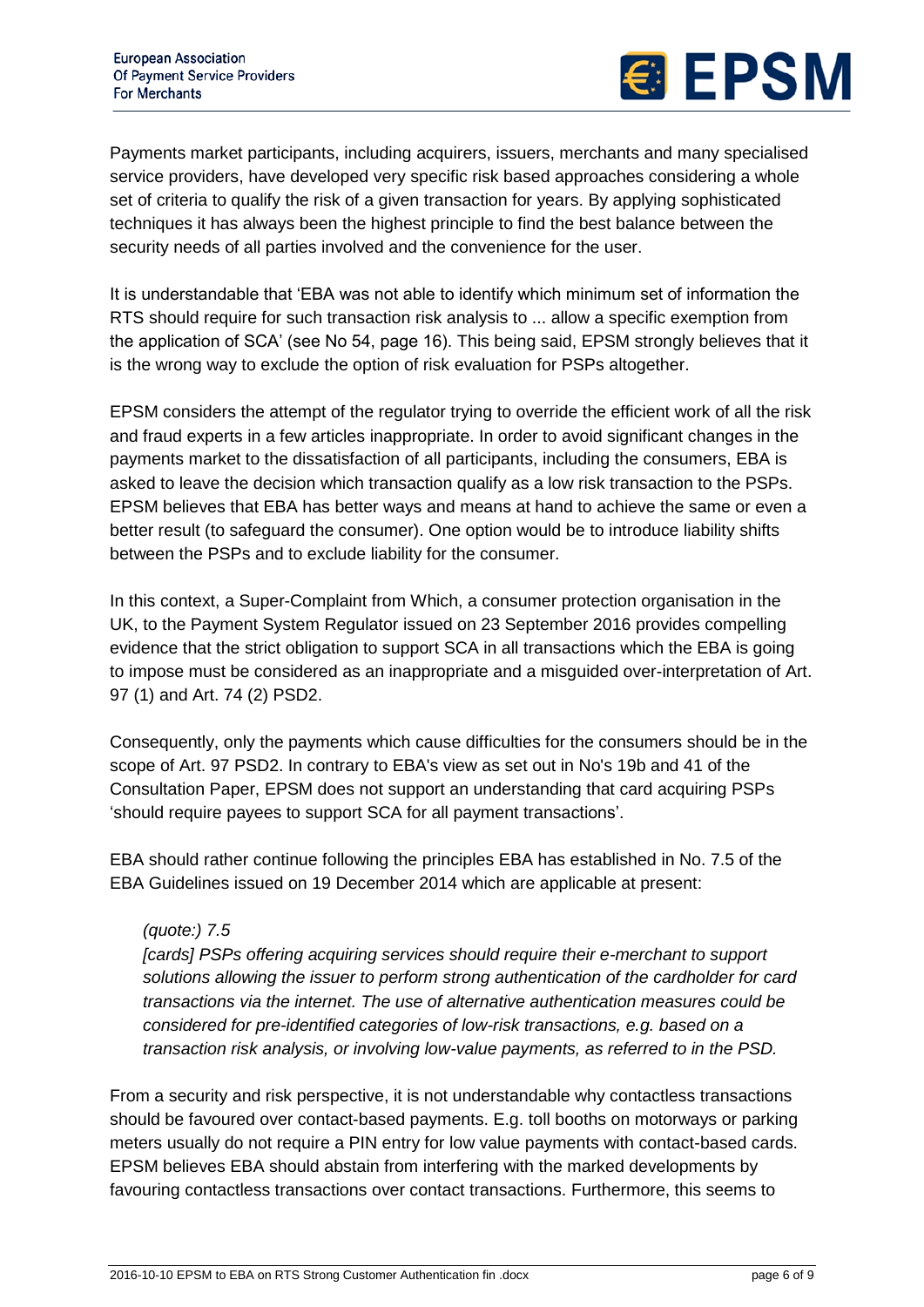

contradict with the mandate laid out in Art. 98 (2) (d) PSD. The RTS shall be developed from EBA in order to 'ensure technology and business-model neutrality'.

It is therefore suggested to delete the words 'contactless' in Art. 8 (1) b) i. RTS. Additionally, EPSM is of the opinion to put the maximum amount to 100 EUR, instead of 50 EUR as many relevant payment transactions are above 50 EUR, e.g. payment at motorways.

In addition, EPSM considers the application of a cumulative threshold not to be feasible in environments where access or pass through is controlled by card payment such as toll stations or parking meters. Typically in these low value acceptance environments with cardholder activated terminals, payment devices are not regularly equipped with PIN pads or signature pads. Also, the payer would not be prepared to enter a PIN. We are concerned about scenarios where pass through is massively hindered due to delay or even abort of payment transactions.

Accordingly, we suggest deleting clause of Art. 8 (2) b ii RTS, or at least provide a five to ten years period to allow the instalment of the respective terminals.

**Q5: Do you have any concern with the list of exemptions contained in Chapter 2 of the draft RTS for the scenario that PSPs are prevented from implementing SCA on transactions that meet the criteria for exemption?**

EBA should clarify that the list of exemptions is only optional and not mandatory. As fraud patterns change, PSPs should be given the opportunity to apply strong customer authentication if they deem appropriate, also for low value payments. For example, it should be possible for to set the maximum threshold for transactions in gaming or gambling to 5 EUR.

Therefore, EPSM suggests changing Art. 8 (1) and Article 8 (2) RTS in the following way: The word 'is' should be replaced by the words 'may be'.

**Q6: Do you agree with the EBA's reasoning on the protection of the confidentiality and the integrity of the payment service users' personalised security credentials, and the resultant provisions proposed in Chapter 3 of the draft RTS?**

In principle EPSM agrees with EBA's reasoning on the protection of the confidentiality and the integrity of the security credentials. Nevertheless, EBA should note that there are alternative, indirect identity payment instrument verification and authentication processes from global companies available which have the advantage that they avoid man in the middle, boy in the browser, or security breach attacks.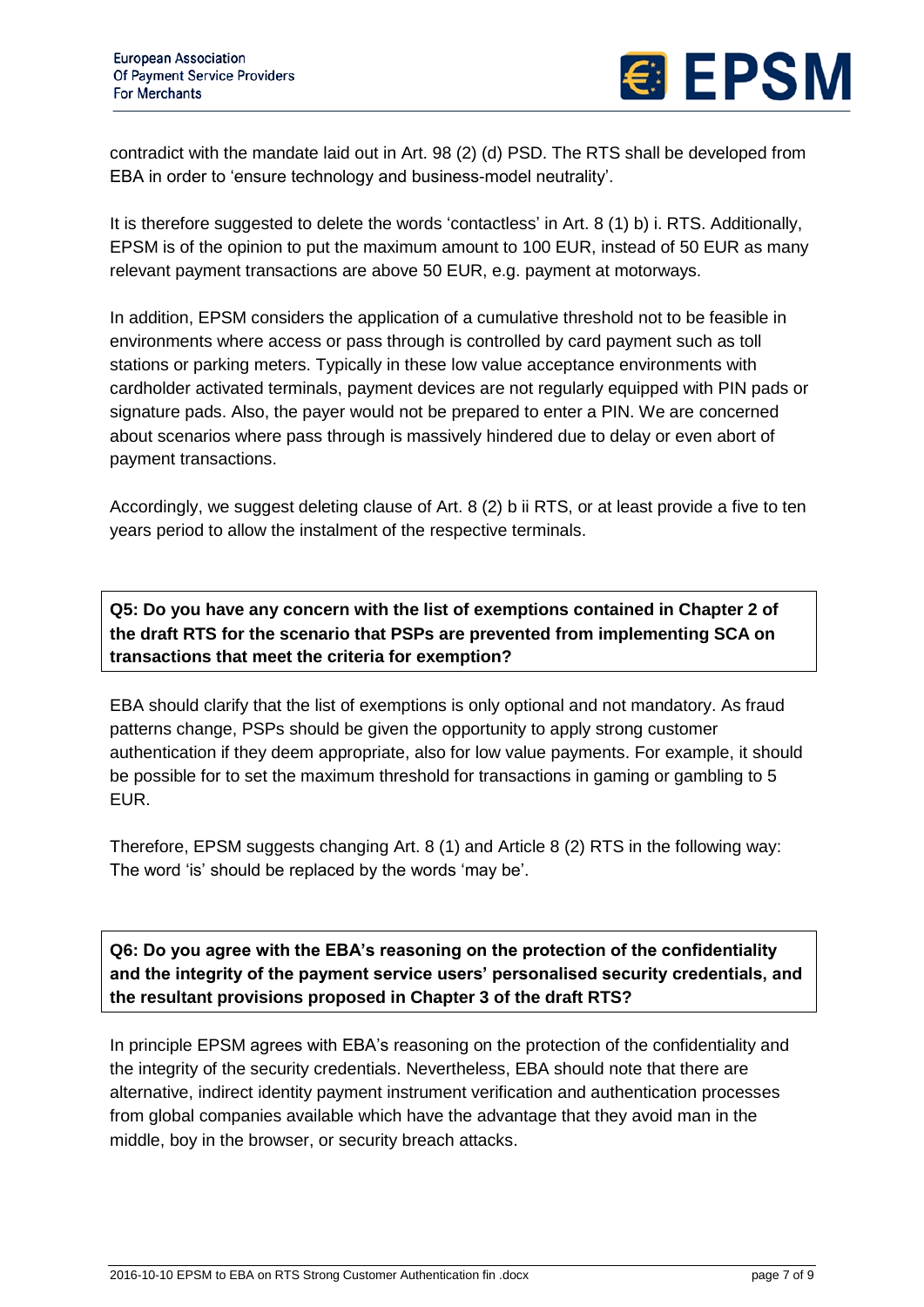

Therefore, EBA should further consult with security experts to avoid exclusions of solutions that can establish a high level of security.

**Q7: Do you agree with the EBA's reasoning on the requirements for common and secure open standards of communication for the purpose of identification, authentication, notification, and information, and the resultant provisions proposed in Chapter 4 of the draft RTS?**

The use of open standards is generally a good concept for creating an effective market with many players. Nevertheless, PSD2 states in Recital 32 that ASPSPs are required to provide also 'direct access' to payment initiation service providers. It is the understanding of EPSM members that for this direct access no separated communication infrastructure should be required.

Furthermore, article 19 of the draft RTS provides ASPSPs with the opportunity to develop a 'dedicated' communication interface which than would be mandatory for TPPs to use in order to access the customer's bank account. The dependency from the ASPSP's developments seems to be in contrast with the intention of PSD2.

**Q8: In particular, do you agree that the use of ISO 20022 elements, components or approved message definitions, if available, should be required to ensure the interoperability of different technological communication solutions implemented between PSPs for the provision of AIS, PIS or for the confirmation on the availability of funds? Do you see any particular technical constraint that would prevent the use of such industry standards?**

ISO 20022 was originally designed for bank to bank messages. As such, ISO 20022 is only a messaging standard and not a communication standard. Since APSPs do not use this standard for their communication with their customers, it is likely that ISO 20022 will result in being an obstacle for TPPs direct access to the customers' payment account. It should be avoided that the obligation to use ISO 20022 elements indirectly leads to the foreclosure of TPPs direct access.

**Q9: With regards to identification between PSPs, do you agree that website certificates issued by a qualified trust service provider under an e-IDAS policy would be suitable and allow for the use of all common types of devices (such as computers, tablets and mobile phones) for carrying out different payment services ?**

As the knowledge about the availability and the functionality of website certificates issued under an e-IDAS policy is not very widely spread, the process of securing the payments functionalities should not solely rely on these certificates.